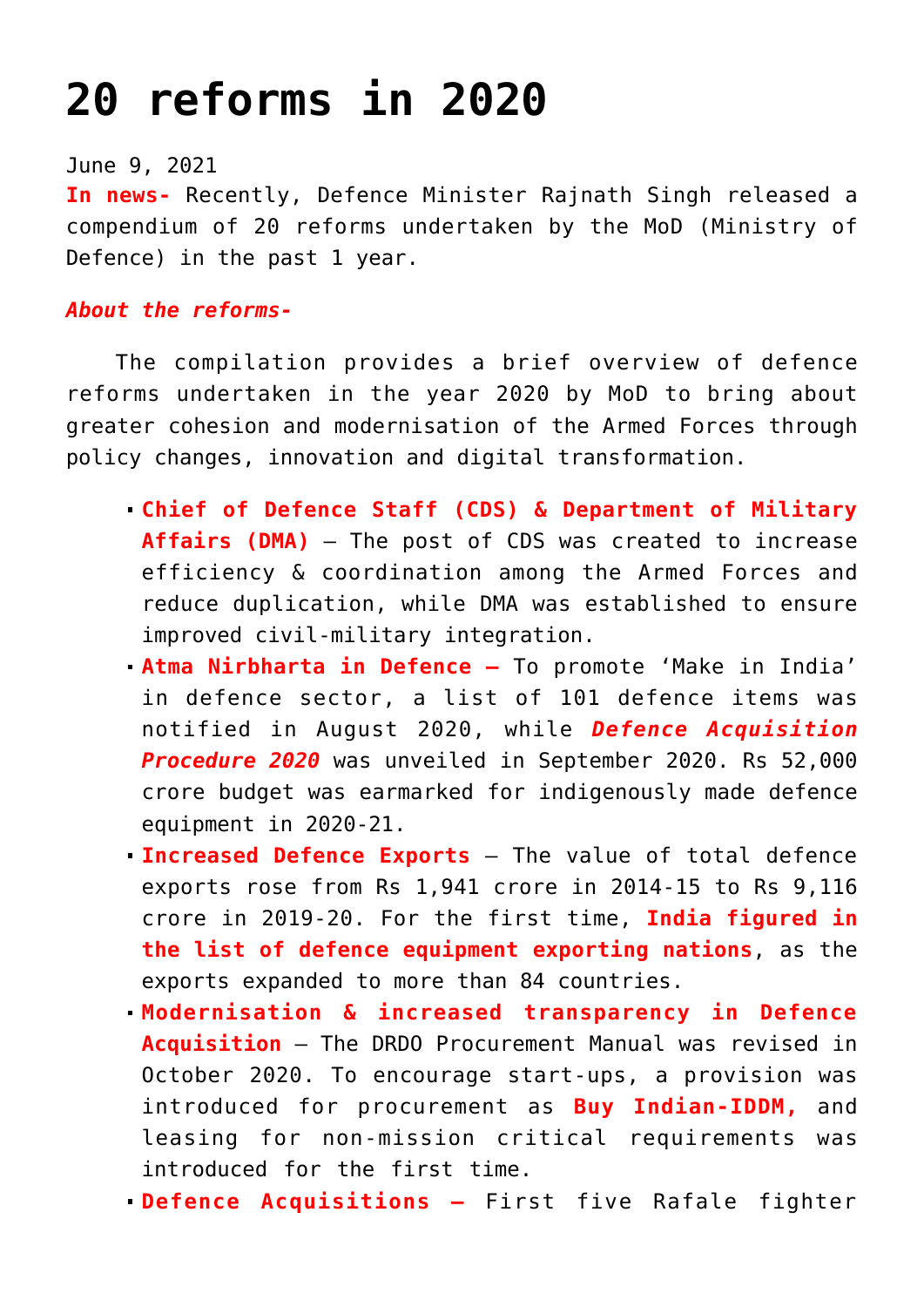aircraft arrived in India in July 2020 and several more since then, adding firepower to the arsenal of the Indian Air Force.

- **Reforming Defence R&D** To promote innovation by young minds, **five Young Scientists Laboratories** of DRDO were launched in 2020 in **Bengaluru, Mumbai, Chennai, Kolkata and Hyderabad.** DRDO has joined hands with the private sector in design & development.
- **Digital Transformation** Directorate General Quality Assurance (DGQA) started online Pre-Delivery inspection in May 2020 to address security threats, while Armed Forces Tribunal began digital hearing for the first time in August 2020.
- **Strengthening border infrastructure** World's longest **Atal tunnel** above 10,000 feet, at Rohtang on the Leh-Manali Highway was inaugurated in October 2020. It provides all weather connectivity to the northern borders.
- **Stree Shakti in Armed Forces**  In 2020, ten streams of Indian Army were opened for giving **Permanent Commission to Short Service Commission (SSC) Women officers**, while women pilots of Indian Navy were operationalised for the first time. **All Sainik Schools were thrown open for girl student**s from academic session 2020-21.
- **Reforms in NCC –** More than 1,075 schools/colleges in border and coastal areas were identified and the enrolment in NCC began in November 2020. It was decided to give preference to NCC cadets in employment in Central Armed Police Forces from May 2020.
- **Aid to civil administration during COVID-19 –** Armed Forces Medical Services (AFMS) provided all emergency support to tide over the situation. DRDO set up several hospitals to treat COVID patients and passed on technology expertise to manufacture ventilators, oxygen plants, medicines, test kits and PPE kits to the private sector for mass production.
- **Help beyond boundaries –** Indian Navy mounted eight